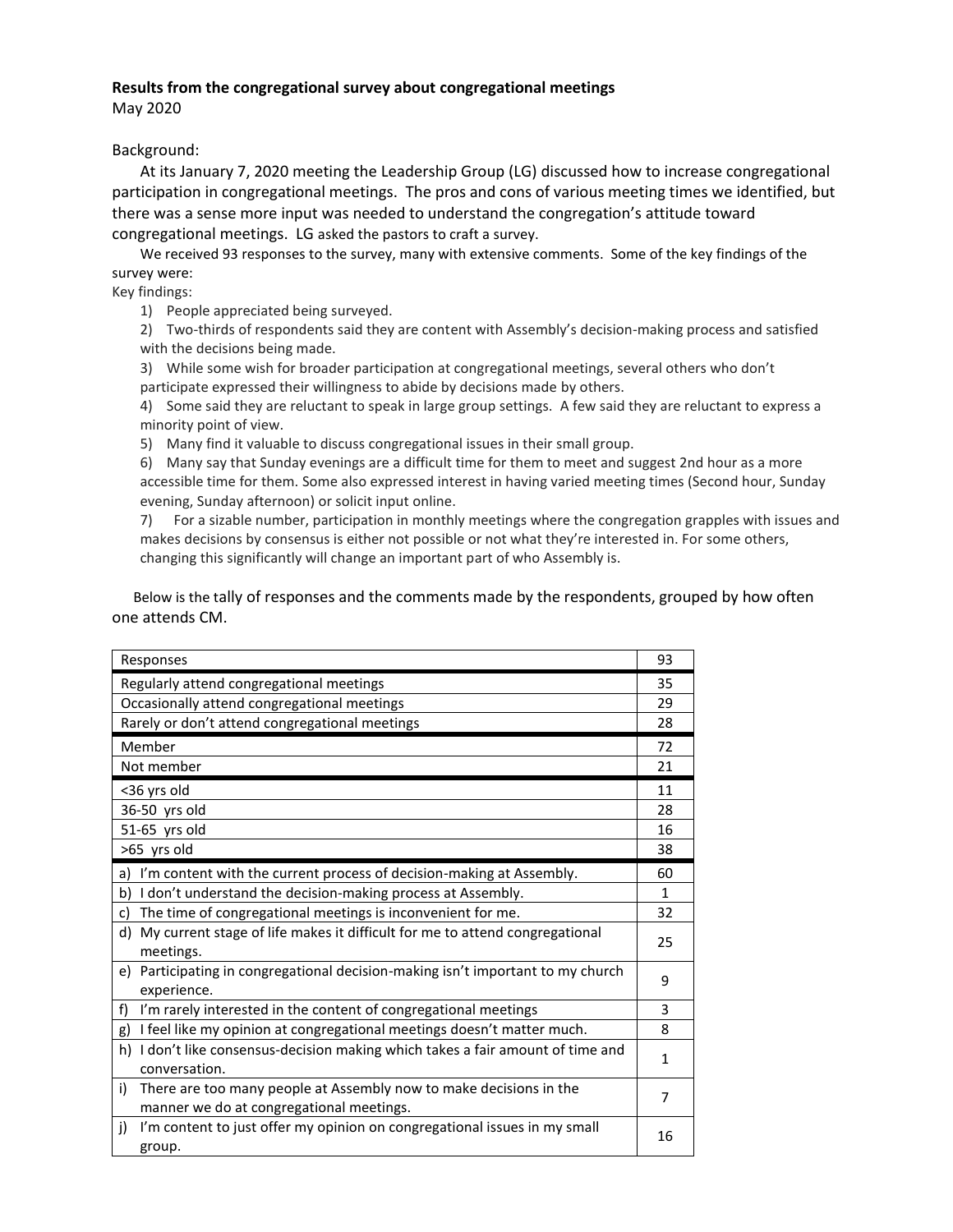| k) I don't attend congregational meetings because as a non-member I'm not<br>part of the final decision-making. | 10 |
|-----------------------------------------------------------------------------------------------------------------|----|
| I've disagreed with some decisions made in the past, and have decided not                                       |    |
| to participate anymore.                                                                                         |    |

## **Survey comments from those who "rarely or don't attend congregational meetings"**

1 I'm just not a very opinionated person and am usually fine to go along with what other people decide.

- $2 \text{ }$  We are a family with young children. Our family schedule, individual moods, and overall need of the family as a whole are all unpredictable from day to day. I've decided that some things I can't be a part of right now. I trust the congregation to make wise decisions without me at this point in time. I do one day hope to participate, though with a bit of trepidation as the one congregational meeting I attended during 2nd hour was uncomfortable (some people like to talk a lot without saying much of anything).
- $3 \mid$  While I'm not uninterested in the decisions being made at Assembly, it often seems like too much time out of my evening as I'm preparing to go back into the work week on a Sunday evening. It's often harder to voice opinions aloud to a large group but I am happy to be a part of discussion in smaller, more comfortable spaces like small group, or if input were asked for in other ways, such as this online survey or if written responses were collected in church.
- <sup>4</sup> I am really not a fan of Sunday evening meetings. After spending the whole morning at church, I don't feel compelled to return in the evening. I also feel like discussion on some items gets drawn out too long. I also don't enjoy singing hymns at meetings - they seem forced. I'd rather have efficient meetings that just get the job done. I imagine we would have much better attendance at meetings if they took place during 2nd hour. Children's SS classes wouldn't have to meet in traditional groups. There could be childcare provided by the MYF, and older kids could have supervised game time so that SS teachers could participate in the meeting as much as possible. Maybe we could alternate meetings between the current evening time and 2nd hour if we don't want to commit to a permanent 2nd hour arrangement.
- I've made it no secret through the years that I'm a strong advocate for moving (at least some) of the congregational meetings to second hour. Coming back and giving up a Sunday evening is a big time and energy challenge when there is so much else on the calendar and the last thing we typically want to do before the busy work week kicks off. We often do not have very robust electives for adults during 2nd hour anyway and this would make for more compelling reason to stay. / To provide a case study, we made this move at LMC years ago when I was the congregational chair and more than doubled our average attendance because it was suddenly more convenient for people to attend and not Swiss cheese their entire day. / In order to support this move, substitute teachers or alternate arrangements for SS classes to enable those who want to attend but are teaching would be important. At LMC, we often did some kind of special activity that MYFer's would facilitate to free up adults. It also means cutting out "fluff" from meetings by keeping crisp agendas and managing time (which people appreciate anyway) and eliminating additional congregational singing - which should be fine since we just had a whole morning of worship that preceded it.
- <sup>6</sup> 7 p.m. on a Sunday evening is a terrible time for families with small children to attend a congregational meeting. I suggest moving the congregational meetings to directly after second hour on a Sunday. Provide food (pizza or whatever) and childcare so parents can participate in the meeting without distraction. I would be glad to chip in to help cover the extra cost of food and childcare. Also, I like the consensus model of decision-making in principle, but it is much harder to do in practice with such a large congregation, especially if one of the goals is to provide space for everybody to speak into the decision-making process.

7 I am content with all of Assembly's decisions, so I don't feel I need to be there. Tacit blanket approval.

The times when congregational meetings have been on Sunday mornings have been much more convenient for me. It just doesn't work for us to come back later in the day and I'm not concerned enough about any of the decisions to make myself come back when that is a high stress (pre-Monday) time for me. (That is to say, I don't ever feel like any decision that the congregation will make without me is going to be so catastrophically awful that I absolutely have to come.) / As far as the consensus-decision making item, I think it's great in theory but it does wear on my patience and the extra time involved does make it harder for me to want to come more often.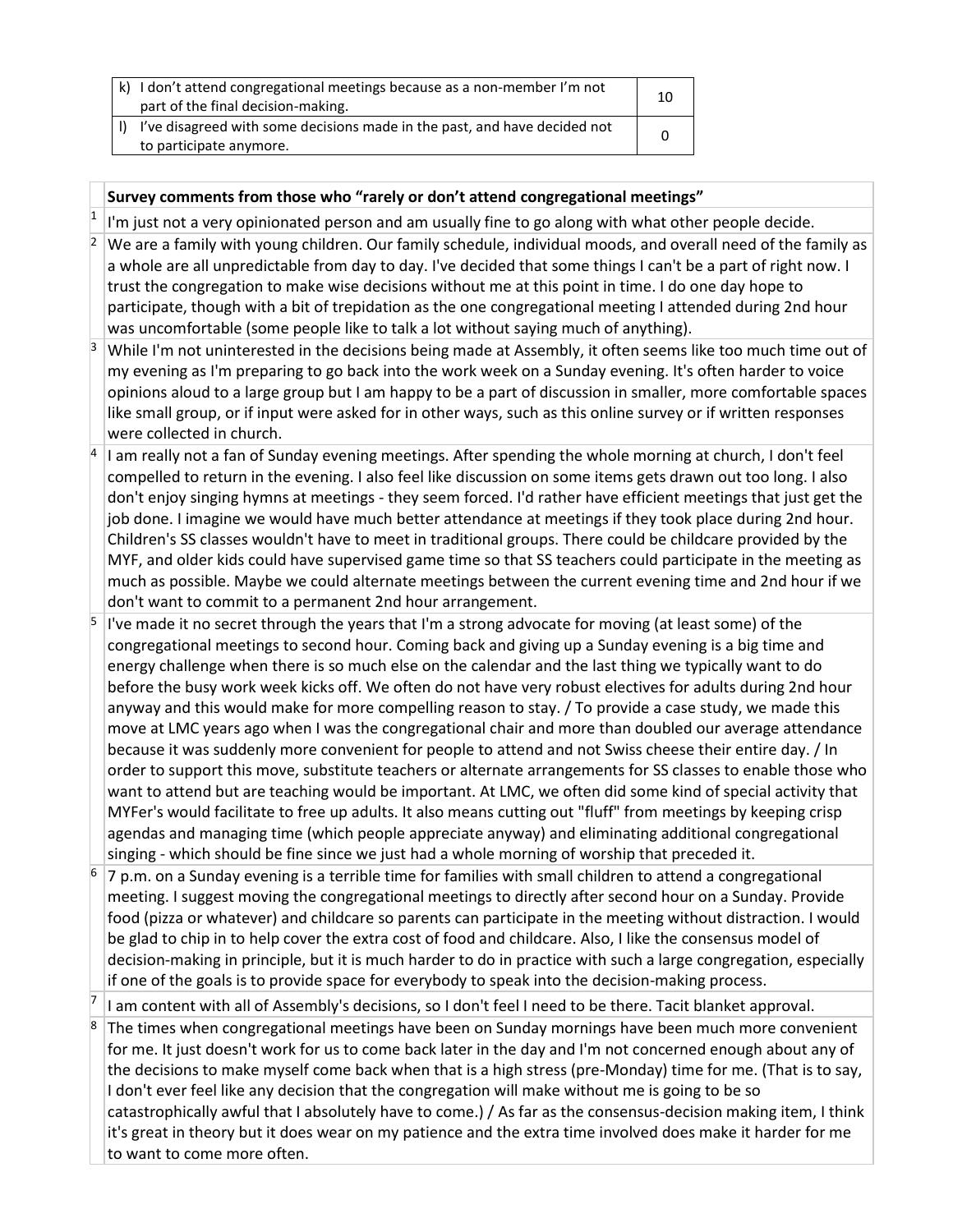As my wife is not an attender and Sunday afternoons and evenings are the time that I have committed to spending with her. Virtually any weekday evening would work better for me - but I understand those times may not work as well for many others.

 $10$  As a previous member of Assembly and, hopefully, an eventual member of Assembly, I wish I prioritized congregational meetings more. While my current excuse of being a full time working parent of a small child is the primary reason I don't currently attend meetings, I know I didn't attend many meetings prior to having a child. I do find small group conversations to be a helpful place to process congregational issues and have relied on that a lot over the past 2 years. However I do see the value in meeting as a congregation as a whole. I don't have any perfect solutions to offer, but I would just say I would be sad to see these meetings disappear entirely, but I think approaching them with fresh eyes is a great idea. Thank you to all who work hard to make this process work, attend meetings, lead meetings and generally keep the congregation going. I am very grateful.

- $11$  i have young children, with evening commitments nearly every night of the week. I would attend congregational meetings during second hour on Sundays, but likely will not attend an evening meeting in the foreseeable future.
- $12$  Sunday evenings are difficult it would be more convenient for me and my family to attend a meeting during second hour or a fellowship meal on Sunday at noon. / My opinions generally line up with many others at Assembly, so I feel comfortable and confident that other voices are expressing similar thoughts.
- $^{13}$  A second hour on Sunday (with an alternative plan for Sunday School and childcare folks provided by external people).
- $14$  If you change, Assembly is no longer Assembly.

 $|15|$  I would be more inclined to attend if the meeting was held during second hour or shortly thereafter.

- $16$  We have found our adjustment to Greencroft/Goshen to require our attention so we have not attended many Congregational meetings. If/when we are members we would take decision making seriously and try to attend regularly.
- $17$  We have mainly tried to learn to know people and how Assembly functions. We have had many changes in moving here so being part of decisions at Assembly has not gotten much attention from us. If we become members we would want to participate in congregational decisions and see that as an important part of membership.
- $^{18}$ I attend when the meeting is Sunday 2nd hour. I am alert and have energy to think through issues. As an introvert, I don't feel comfortable speaking up in large groups. When there are smaller discussion groups, I feel more heard.

 $19$  I would prefer congregational meetings in the afternoon following worship service rather than in the evening.

# **Survey comments from those who "occasionally attend congregational meetings"**

 $^{20}$  Meeting during 2nd hour once a month would be helpful! / The process feels very slow and heavy at times, maybe even restrictive (GCM decision comes to mind...). I'm not sure the best way to improve this while still honoring the system and elements that do work well for this community.

 $^{21}$ I am relatively new at Assembly (within the past year), so I imagine I will feel more involved/included/inclined to offer my opinion/like my opinion matters more, as I become more rooted in the community. / I am only able to participate in congregational meetings if they happen at a time other than Sunday evenings, due to children's bedtimes. I have only attended one congregational meeting, and I was able to do so because it happened during 2nd hour, when childcare was available. / Otherwise, I don't know enough yet to know whether the content of meetings interests me. I think I understand how the consensus process works, but I'm sure there are things I don't realize I don't know. In general, I value community discernment, and would be interested in being involved in the future as I am able.

 $^{22}$ I prefer that these meetings happen in tandem with church (second hour preferably) vs. an additional gathering on a Sunday.

 $^{23}$  It seems that some of the options above are a bit heavy on an outcome that could cut into the consensus model. I clicked "I am content" but could make a stronger statement: the model of decision making is a draw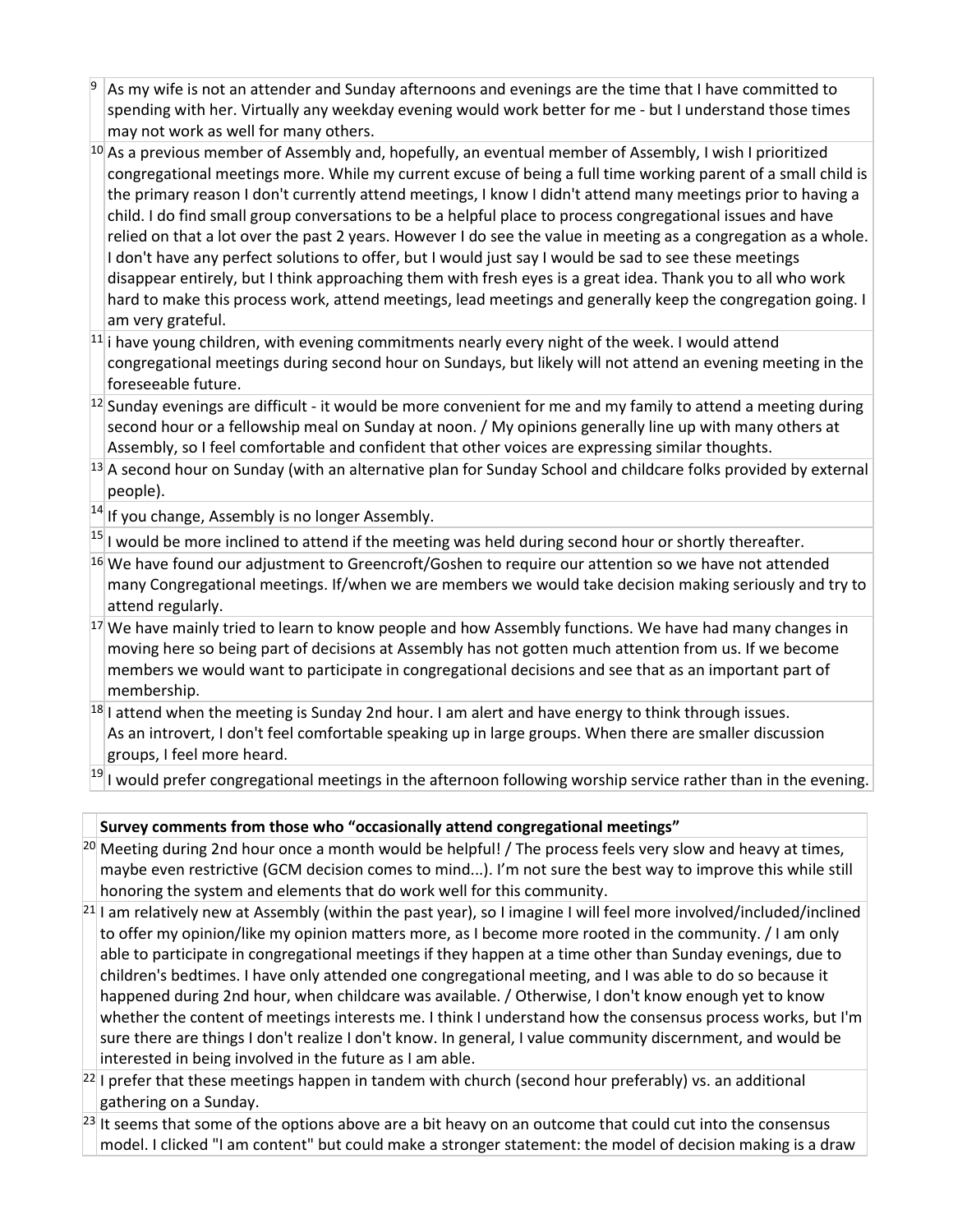to Assembly, and I highly value it. I don't think it is overly complicated or too involved, nor do I think the church is too large and the model is somehow outdated. Timing, however, doesn't always work, and I guess I am not the only one among families with younger children. More meetings during 2nd hour (once a quarter?) would remedy that.

- $^{24}$  Timewise, I prefer a meeting either during 2nd hour with child care so that SS teachers can attend, or an afternoon time. Sunday night is tough, with kids bedtimes and getting ready to go back to school the next day. Usually even if I hear about the meeting at church the same day I end up forgetting to attend just bc im in the swing of bedtime at home. / I hate to say it but I feel like often times the older, most educated or longest attenders at congregational meetings get their "way." Often times these people are men. This makes some meetings feel uncomfortable. I'll cite a specific meeting: when Tricia Blosser came to talk about renting space at AMC. People were just brutal about how she'd never meet our guidelines, etc. It was painful to watch. … It was really disheartening the way people were "discussing" the option.
- $25$  Timing Sundays 2nd hour or Sundays between 4-7pm would be better / Statements #5-8 above are somewhat true for me, although in a more mild way than stated above - / 5. Participating in congregational decision-making at the time commitment of the length and frequency of in-person congregational meetings isn't so importation to my church experience that it outweighs the stress it places on my family rhythm and psyche to get myself to a Sunday evening meeting most of the time. / 6. I am occasionally interested in the content of congregational meetings enough to really want to hear the discussion points from others. Usually I am content to read the summary documents that come out and discuss at my small group. / 7. It is usually a challenge for me to feel comfortable asking for a mic and speaking extemporaneously in a large group format of congregational meeting discussions, meaning I am unlikely to voice my opinion at congregational meetings. I do like surveys like this one and smaller group discussions in meetings with notes taken or summaries given to a larger group. -/ 8. I like the idea of consensus-decision making but I lack the patience and stamina for the length of conversations and the pace of the process in this size of congregation, given the other stressors that I feel in my current stage of life.
- $^{26}$  The time is not actually inconvenient, but I have a lot of inertia on Sunday evenings and find it hard to force myself back out of the house. This is compounded by the fact that I feel like there are such thoughtful people in the congregation whom I trust and the decision making process itself is fairly exhaustive. So, in other words, I have complete trust that a good decision will be made with or without my presence. :) Do it isnt that I don't feel heard or think that my opinion is not valued, only that My presence is not required to assure a good decision is made. I am aware that this is lazy, lame and not a good reason not to go. :) I'm only trying to explain my response above.
- $27$  At the last few congregational meetings, I ended up feeling frustrated because various people brought up the same questions multiple times despite those questions having been addressed previously. Also, while I appreciate the consensus decision-making process, I think having a visible show of fingers for deciding potentially as inhibitive as certain people may feel hesitant about blocking a vote if the majority of others are in favor.
- $^{28}$ I think efficiencies could be found but generally do not find the system broken. The problem for me right now is life stage and work demands. I also have a hard time with a Sunday evening meetings but I think that is my problem.
- $^{29}$  Second hour is a good time for these meetings.
- $30$  I have appreciated when we have congregational meetings during second hour on Sunday mornings. That way, my kids are already in Sunday school/child care and I don't have to make another trip to church at bedtime.
- $31$  Due to our family makeup (small children who have bedtime around the time of mtgs) it is quite difficult if not impossible to go to reg scheduled mtgs. Having them after church would help this and I would attend them.

 $32$  I'm wondering if we tried an early afternoon on a Sunday when we gather for a fellowship meal. Maybe not all the time...

 $\frac{33}{12}$  Works better to have the meeting during second hour. That would increase attendance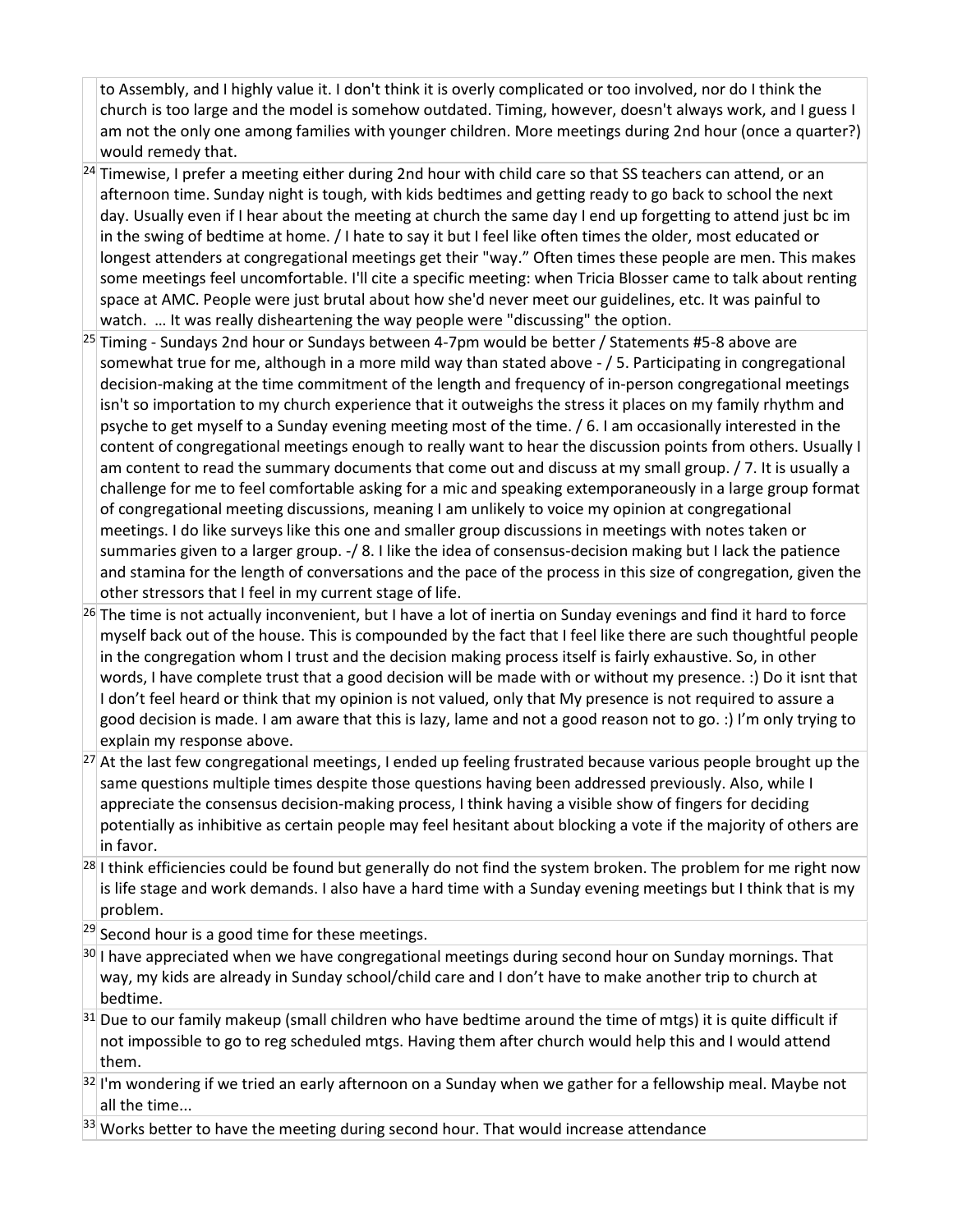- $34$  The evening time of the meeting leaves out important demographics. / I appreciate when a significant amount of time in Cong meetings can be in small group discussion with reporting back. While this is utilized, it often feels rushed. / Although the offer to hear minority opinions is stated, the felt experience is that the current is flowing strongly in one direction and it takes too much effort to articulate a divergent possibility and this effort will just be swallowed up in the stronger current. / I wish that divergence would be valued as a way to help us all find something better. I understand this belief is held, but again, I don't experience it this way. / So I tend to not engage in the meetings very often, to just accept what is decided, and not try to engage only to feel not heard. / I haven't invested enough to have other suggestions for change. I do always appreciate a chance to process in a small group as that is a caring, safe space. But I've also been previously in a small group that struggled to create space for these conversations.
- <sup>35</sup> It has been difficult for me to attend these meetings the past 2 years, because of a very heavy work load and other commitments. I have trusted the current process, the people involved and have been aware of the content of the meetings by reading minutes or talking with someone who has attended.
- $36$  I don't mind the current process, but am often disappointed at the low attendance. It is often difficult to get motivated to go out in the late evening for a meeting. I am often slow to process things and so don't participate much in the conversation, and don't always feel like my opinion is valued, but I usually take part in consensus. I do like hearing others comments. Would there be a way to do this through small groups? Though we do miss out then on the greater conversation.
- $37$  I like when important meetings such as the budget are occasionally held during second hour. The only downfall is that SS teachers cannot attend.

- The 2 part process of decision making (reading/discussion and then the decision at the next meeting) draws out the process, I think it is helpful as I can't always attend the meetings. So if I miss it the first time around, I can still get caught up at the next meeting. I like when the process also includes taking it to small groups as I am not as comfortable talking in a larger crowd.

- I am familiar with the current process but I would be happy for a change if that meant others could participate. (Ultimately, I hope we can find ways to encourage more regular attenders to become members and feel like they can participate fully in the decision making process)

- $38$  When I am able to attend I think that there is good participation and lively atmosphere. / I expect to attend more meetings in the future and I look forward to it. I don't think we should let non-attendance threaten us too much. / As a rep I try to present to the small group the issues up for discussion. It is often hard to get much response and mostly I think people are satisfied with the way things are going. I appreciate the effort the elders put into making meetings accessible to all.
- $39$  Having meetings during second hour, makes the most sense to me. I know of the history of consensus at Assembly; however, wonder of the continuation is meaningful
- $^{40}$  It's known as the "faithful 40". It seems whatever the size of the congregation, there are the faithful 40 at congregational meetings. I would be interesting to know what other (Mennonite) churches experience. I found that saying held true in the churches I served. But I don't blame you for trying to increase the attendance. I checked the one about time. For my wife, Sunday evenings feels like relax time because Monday is coming. And often I just stay home with her. I like Second hour, but I know the draw backs because of teachers not being able to come. Did attendance increase in second hour meetings?
- $41$  1. There are occasions in the decision-making process when I think it would be appropriate for the LG to be more direct in making a recommendation or at least listing options.
- 2. I feel that most decisions should be made primarily by younger people who have a real stake in the future direction of the congregation.
- $42$  I like it when we have congregational meetings during the Second Hour. The attendance is higher and more of the elderly and the young parents are able to attend. If we go that route, we would have to figure out how to have the Sunday School teachers available. While that would mean the compromise of giving up some Second Hour time, I think we would gain more of a community feeling when our "business" is also shared with a larger part of the whole. I think we have enough evidence that Sunday night is not a good option for many people.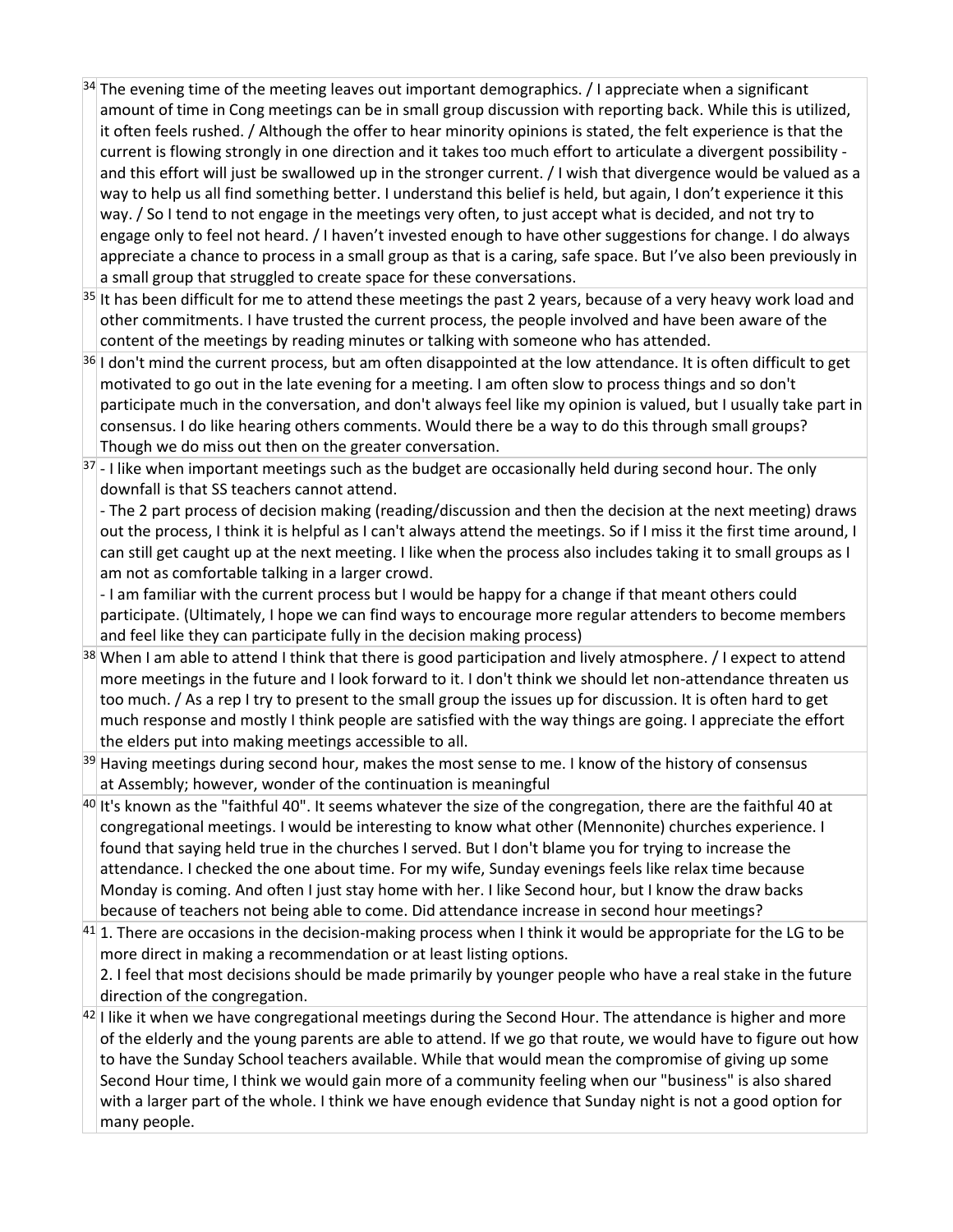# **Survey comments from those who "regularly attend congregational meetings"**

- $43$  None of the statements above apply to me. I'm interested in meetings, but I am also not content with the current process. I feel like my opinion matters. There aren't too many people to make decisions in this way. / I appreciate that we work to be efficient AND do consensus. I'm glad that we're asking the question of how to best do this congregational work. / It seems to me, though I can't speak for them, that the evening meetings are problematic for many to attend. Sunday mornings take out a layer of Sunday school teachers, who tend to be engaged, thoughtful folks. I'm not sure what the answer is, but I'm glad we're looking at how to do this. / I know pastors probably feel like they work hard to let people know what will happen at a church meeting, but I'm often in the dark about that until the day of the event. That's probably on me, but how could we lay out proposed agenda well in advance?
- $^{44}$  Consensus isn't perfect, but it's sure better than other systems I've encountered. / My definition of "regular" attendance is that my spouse and I alternate attending meetings and try to get to all of them between the two of us. I realize that households of one don't have that option.
- $45$  There have been very few times I felt that my opinion did not matter much, and those times were only when I did not share the opinion of the majority. The times I've stated my minority opinion I've felt listened to, but then dismissed as if "well, we met with her and listened and it's too bad she feels that way." It's really difficult to express a minority or unpopular opinion, whether or not one is voting or using consensus.
- $46$  I think it is good to sometimes have it in 2nd hour & sometimes at 7 pm on Sunday. I'm glad when you cancel if there isn't much agenda. I attend whenever I'm not working. And with 12 hour shifts neither of the 2 times is better or worse for me.
- $47$  I'm curious what prompted this at the current time. We haven't had a congregational meeting for two months. Has cong mtg attendance dropped further? Have cong mtg attendance raw numbers stayed the same but the ratio of cong mtg attendance to Sun am attendance has changed?
- $48$  Monthly evening meetings began in a small congregation when most people lived a short distance from the meetinghouse. I've always appreciated the way this leads to thoughtful, deliberate decisions, but it also makes it likely that people who live farther away will have less of a voice in decisions.
- $49$  Please continue to hold congregational meetings on Sunday evenings. I usually don't attend when they are held 2nd hour or later because that cuts into my afternoon activities. I like attending meetings because it helps me be informed what is going on in the congregation. Currently, I don't have time to be in a small group.
- $50$  Hm. I'd offer more that are a bit positive:
	- --I'm open to new times for congregational meetings so more people can participate easily.

--Another idea for congregational meeting time: After second hour, for no more than 45 minutes, while children are fed and entertained by other than Assembly folk. (NOT our MYF, since they should be present for the meetings. Consensus decision making is a skill we can offer them to take into their future lives.) Adults can choose to then eat or take the kids home for naps. Meal should be something very simple so it is not an impediment to participation.

--Perhaps "first reading" should be done in small groups/online, with responses, rather than during congregational meetings. I wonder if this would help people feel meetings are more worthy of their time. --While low attendance at congregational meetings is a problem for many congregations, Assembly's way of being makes attendance more important.

--While I love that Assembly no longer pushes membership, it might be worth better understanding why people choose to not be members or in small groups.

- --Thanks for doing this survey!
- $51$  Sometimes, I miss the meetings because of other priorities/obligations. I'm always sorry and generally ask others in my small group who attended to fill me/us in.
- $52$  This survey makes me wonder if some form of online input on matters usually discussed in person at meetings might be one way to widen participation at least in the early parts of discernment. I don't mean this might take the place of meetings but would allow folks who feel they can't attend the meeting to offer input. Are minutes of congregational meetings mentioned in the A-line, with a link to the document? Would it work to ask each small group to commit to having at least one person from the group attend meetings?